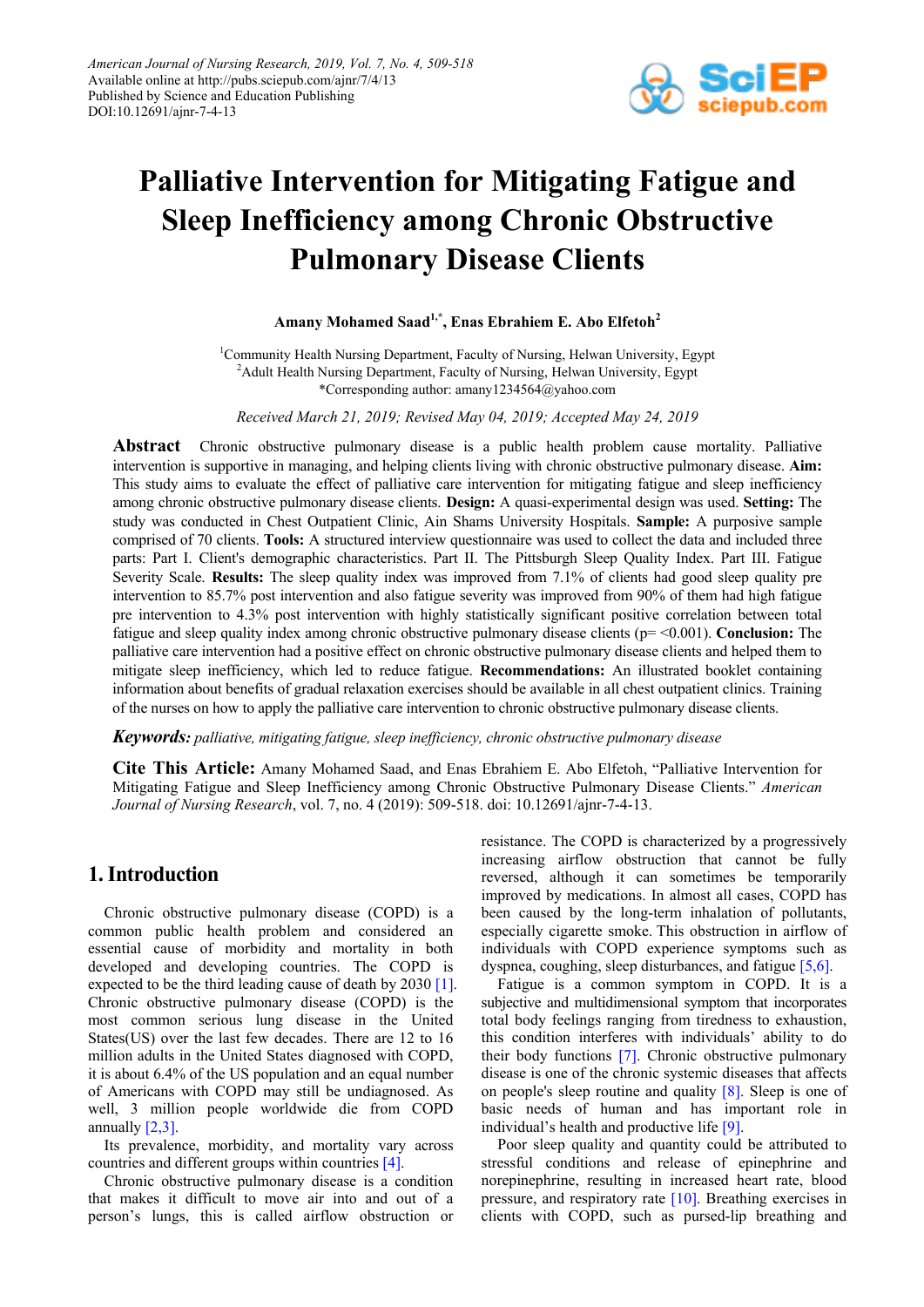diaphragmatic breathing, aim to improve airway function and respiratory pattern through reducing respiratory rates [\[11\].](#page-8-8)

Palliative care intervention is a multidiscipline specialty that is used to improve quality of life for both clients and their families, focused on clients with a serious disease and helping to mitigate the symptoms and stress of their disease, and can be provided along with curative treatment [\[12\].](#page-8-9)

Palliative care intervention becomes a valuable assistant of therapeutic care for clients with COPD in the absence of curative treatment, progressive dyspnea, and the use of opioids for the treatment of severe and difficult symptoms. This is a prime motivator of therapy. Clients with COPD experience psychological and emotional suffering and high morbidity and mortality rates. In spite of this, they don't always receive adequate palliative care due to lack of knowledge about it [\[13\].](#page-8-10)

As well palliative care intervention, known as supportive care provided across outpatient settings that focus on mitigate suffering and providing comfort, it is basic in managing chronic obstructive pulmonary disease. This care is focused on helping to achieve the best possible quality of life. It is appropriate for all clients living with COPD regardless of age, stage or prognosis [\[14\].](#page-8-11)

Nurses have a huge role in promoting healthy behavior for clients with COPD by providing advice, educating, and supporting them and their families, and encouraging management of their disease. The nurse also assists the individual to use controlled breathing techniques, including pursed-lip breathing, the forward leaning position, and abdominal breathing, to control dyspnea and anxiety. The goal is a reduced respiratory rate, and enhanced expiratory tidal volume, thus decreasing air trapping [\[15\].](#page-8-12) Nurses who work in palliative care intervention are specially trained to deal with complex pain and symptoms, as well as communication about serious illness, improve understanding of treatment options and match their goals to those options, also help support family caregivers and provide practical support  $[16]$ .

#### **1.1. Significance of the Study**

Chronic obstructive pulmonary disease is one of the main causes of global mortality. It is estimated that 210 million clients are living with this disease, and COPD is predicted to become the third leading cause of death in the world by 2030 [\[17\].](#page-9-0) The prevalence of chronic obstructive pulmonary disease in the Middle East and North Africa is around 4% in adults. As well, 3 million Egyptians are at risk of chronic obstructive pulmonary disease, accounting for about 3.9% of population. However, prevalence and mortality information is not availabl[e \[18\].](#page-9-1)

Today, a supportive non-pharmacological method as relaxation and breathing exercises for obstructive pulmonary disease focusing on the clients' needs to help them achieve independence and maintain the maximum level of autonomy and function in society [\[18\].](#page-9-1) So palliative care intervention is important for mitigating fatigue and sleep inefficiency among chronic obstructive pulmonary disease clients.

# **2. Aim of the Study**

The study aimed to evaluate the effect of palliative care intervention for mitigating fatigue and sleep inefficiency among chronic obstructive pulmonary disease (COPD) clients.

## **2.1. Hypotheses**

**H1.** Palliative care intervention will mitigate fatigue severity and sleep inefficiency to COPD clients.

**H2.** There will be a significant relation between fatigue severity and sleep quality to COPD clients.

# **2.2. Subjects and Methods**

#### **2.2.1. Design**

A quasi experimental study design was utilized.

#### **2.2.2. Setting**

The study sample was recruited from the Chest Outpatient Clinic, affiliated to Ain Shams University Hospitals, Egypt.

#### **2.2.3. Sample**

A purposive sample comprised of 70 clients, who were selected according to the following inclusion criteria:

- Conscious adult, age from 20-40 years .
- Willing to collaborate and participate in the study.
- Diagnosed with COPD since 6 months or more.
- Client with no co-morbid conditions.
- Ability to read and write.

#### **Sample Size Calculation:**

The sample size estimated by using the following equation:

$$
n = \frac{N \times p(1-p)}{\left[\left[N-1 \times \left(d^2 \div z^2\right)\right] + p(1-p)\right]}
$$

Nxp(1-p)=(761\*(0.053\*(1-0.053)))/  $N-1=(761-1)*$ 

 $d^2/z^2 = 0.0025 / 3.8416$ 

p(1-p)=0.053\*(1-0.053)

n=70

Where:

n= Sample size.

N= Community size (clients attended chest outpatient clinic in the year 2017).

z= Class standard corresponding to the level of significance.

d= The margin error rate.

 $p=$  Ratio provides a neutral property = 0.053 [\[20\].](#page-9-2)

Based on the equation, the sample size is 70 clients who participated in the study.

#### **2.2.4. Tools for Date Collection**

A structured interview questionnaire was used in pre and post intervention. It was constructed by the researchers in simple Arabic language, and consisted of three parts.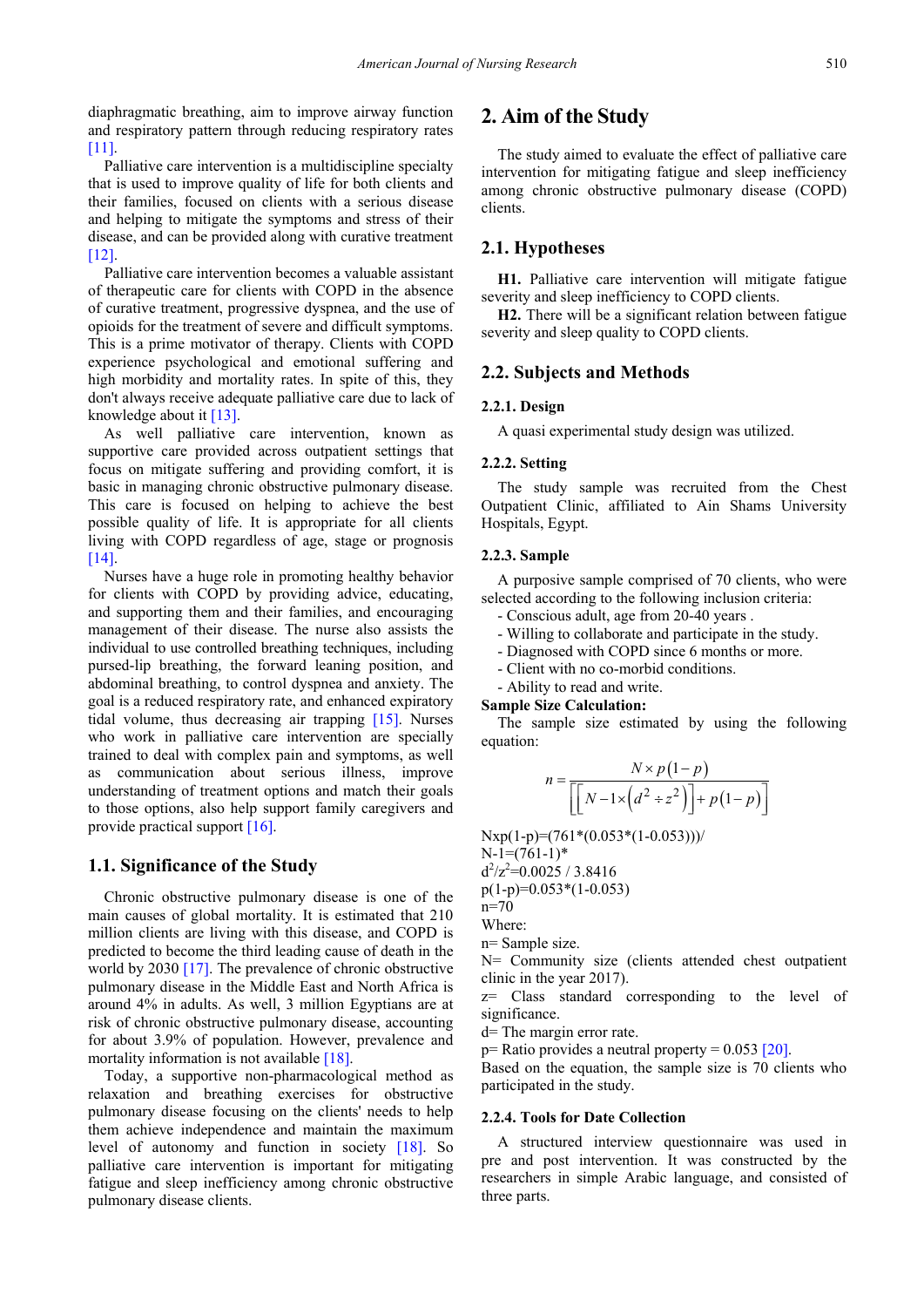Part I: Client's demographic characteristics such as: Age, gender, educational level and family income, marital and working status, duration of disease… etc.

**Part II:** The Pittsburgh Sleep Quality Index (PSQI): It was adapted from [\[21\]](#page-9-3) to measure the quality and patterns of sleep for the clients.

#### **2.2.5. Scoring System**

The Pittsburgh Sleep Quality index (PSQI) contains 19 questions combined to form seven components (sleep quality, latency, duration, efficiency, disturbances, sleep with medication, and daytime dysfunction). The client's answers point to the most accurate answer for the majority of days and nights in the past month. Each of which has a range of 0-3 points. The seven component scores are then added to yield the total score, with a range of 0-21 points, zero indicating no difficulty and twenty one indicating sever difficulties. The total scores were categorized as the following:

Poor PSQI >75% with score ranged from  $\geq$  17-21

Average PSQI 50-75% with score ranged from 11-16 Good PSQI <50% with score ranged from 0-10

**NB: Sleep efficiency = (hours slept/hours in bed) x 100%**

**Part III:** Fatigue Severity Scale (FSS): The FSS was adopted from [\[22\].](#page-9-4) It contains nine items that explore severity of fatigue symptoms.

#### **2.2.6. Scoring System**

The items were scored in five-point Likert scale. The scale ranging from strongly disagree takes one, disagree takes two, neutral takes three, agree takes four, strongly agree takes five points. The client read each statement and circle a number from 1 to 5, depending on how he/she felt during the past week. A low value indicates disagreement, while a high value indicates agreement. The total scores were categorized as the following:

Low fatigue severity  $\leq 50\%$  with score ranged from  $\leq 22$ 

Average fatigue severity 50-75% with score ranged from 23-34

High fatigue severity >75% with score ranged from ≥35-45

# **2.3. Content Validity**

Testing validity of the tools was reviewed by a panel of five experts in the Community Health Nursing and Medical Surgical Nursing fields to ascertain their face, clarity, completeness and relevance of the content.

# **2.4. Reliability of the Tools**

Testing reliability of proposed tools was done statistically as the following: The PSQI tool Cronbach's alpha was 0.83, and FSS: Cronbach's Alpha was 0.88, this indicate high reliability of the tools.

## **2.5. Pilot Study**

A pilot study was carried out on 10% (7) of the total number of the study sample to test the applicability, clarity and efficacy of the tools, also to assess the time required for filling in the tools before beginning the actual data collection. According to the results of the pilot study, no

modifications were done on the tools of the study. So, those clients who participated in the pilot study were included in the main study sample.

## **2.6. Ethical Considerations**

The purpose of the study was explained to the hospital director in order to get approval to apply this study for clients in the Chest Outpatient Clinic. As well, the researchers explained the aim of the study to each client and got consent regarding participation in the study. Clients who agreed to participate were assured that the obtained information will be treated confidentially and used only for the purpose of the study. They were also informed that they have the right to refuse or withdraw at any time from the study without giving any reason.

# **2.7. Field Work**

The official approvals were obtained from the administrators of Ain Shams University Hospitals for conducting the study in the Chest Outpatient Clinic. Letters of request were issued to them from the Faculty of Nursing, Helwan University, containing the aim of the study and its expected outcomes. Each client involved in the study was interviewed individually, the purpose of the study was explained to them. The intervention was developed by the researchers based on reviewing the recent and related literature and tool assessment (pre-test).

The study data collection took a period of nine months from the beginning of December 2017 to the end of August 2018, about 20-25 minutes were necessary to complete the tools. The researchers were available in the Chest Outpatient Clinic three days/week, from 9.00 a.m. to 1.00 p.m.

The application of palliative care intervention was conducted through four phases: Assessment, planning, implementation, and evaluation phase.

#### **1- Assessment phase**

The beginning phase was done by using the pre-test after the approval taken to carry out the study, the researchers greeted the clients, introduced themselves for them also, they explained the aim of the study. An analysis of the obtained pretest data was then done to help with the design of the palliative care intervention. In the pre-test, data were collected by applying the demographic data, PSQI and FSS for clients who were attending to the Chest Outpatient Clinic.

## **2- Planning phase:**

The intervention was designed according to general objective to mitigate fatigue and sleep inefficiency for clients with COPD, this achieved through application of palliative care intervention by performing deep breathing and relaxation exercises, this based on analysis of the actual clients' needs in pre assessment by using the pre-test tools.

A booklet was prepared by the researchers, in simple Arabic language and consistent with the related literatures. As well, the intervention met clients' needs and their understanding level. This booklet included: Meaning, benefits of exercises for COPD clients, purpose of deep breathing, positive effects, and the practices that take into consideration during deep breathing exercises, information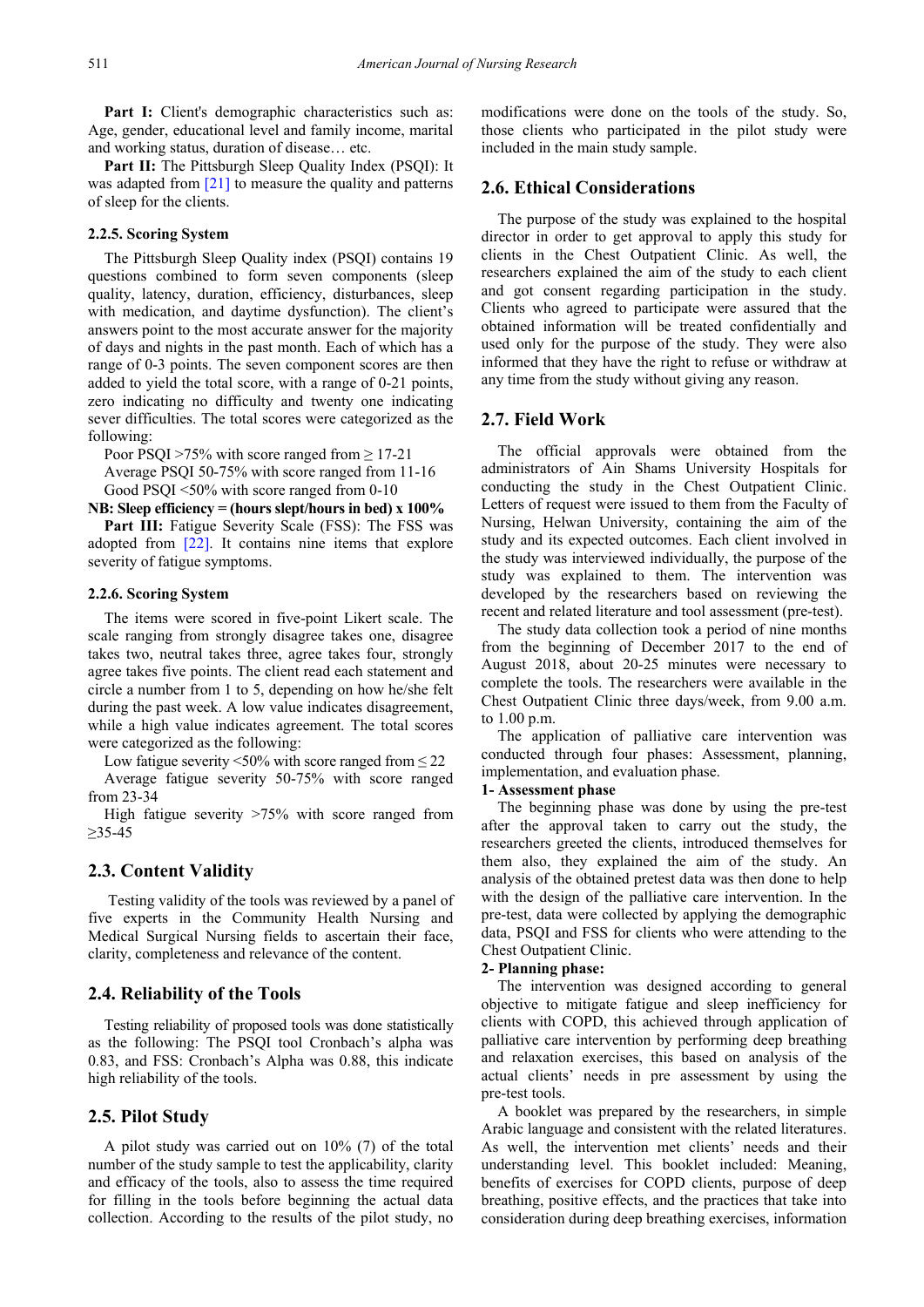about how to perform gradual relaxation, respiration control, and relaxation exercises.

# **3- Implementation phase:**

The palliative care intervention was presented in sessions. The total number of clients was 70 divided into 10 groups, each group comprised 7 clients, the intervention was applied in 4 sessions for each group  $(2 \text{ theoretical } \& 2)$ practical). Each session takes from 35-45 minutes according to the items presented.

The educational CD on palliative care intervention include: Correct deep breathing and relaxation exercises technique, developed by the researchers, was given to clients. The researchers met the clients with COPD in a quiet and special room in the Chest Outpatient Clinic and then allowed them to listen and watch a CD and the researchers did these exercises, and then the clients were asked to do them. Each client was given the booklet and CD and asked to do these exercises in the home once a day for hours till they felt improved. After two months the client were asked in telephone to come to outpatient clinic to assessed in the post test. The methods of teaching included a lecture, followed by group discussions in addition to listen and watch a CD, and practices. Media of teaching were the booklet and CD.

#### **4- Evaluation phase:**

Effect of the palliative care intervention on the studied clients was evaluated as follows: The quality and efficiency of sleep and fatigue severity for the client were measured by using post–test, immediately after finishing all sessions of the intervention for one time only by using the same tool.

# **2.8. Statistical Analysis**

Recorded data were analyzed using the Statistical Package for Social Sciences (SPSS), version 20.0. Quantitative data were expressed as mean and standard deviation (SD). Qualitative data were expressed as frequency and percentage. Paired sample t-test was used when comparing between related sample. Chi-square  $(X^2)$  test was used to compare proportions between two qualitative parameters. Spearman's rank correlation coefficient (r) was used to assess the degree of association between two sets of variables. P-value <0.05 was considered significant, and P≤0.001 was considered as highly significant.

### **2.9. Results**

[Table 1:](#page-3-0) This table reveals that 31.4% of the clients were aged 20-30 years, while 68.6% of them were >30-40 years. Regarding gender, 62.9% of the clients were male. Concerning educational level, an equal percentage of 40.0% of them were either primary, or university, and 71.4% were married. As for family level of income, 77.1% were low income and 22.9% were moderate income. concerning working status, 57.1% of them were employed, and related to working type more than half of them were working as carpenters, bakers, and shoe repair. As regards duration of disease, 48.5% of them had the disease from 1-5 years, and 22.9% had it from >10 years. Regarding to smoking, 40.0% were smoker, and 71.4% of the smokers intended to quit smoking.

|                                                                         |  | Table 1. Distribution of Client's with Chronic Obstructive |  |  |  |  |  |
|-------------------------------------------------------------------------|--|------------------------------------------------------------|--|--|--|--|--|
| <b>Pulmonary Disease According to their Demographic Characteristics</b> |  |                                                            |  |  |  |  |  |
| $(n=70)$                                                                |  |                                                            |  |  |  |  |  |

<span id="page-3-0"></span>

| <b>Demographic characteristics</b>  | No               | $\frac{0}{0}$    |  |
|-------------------------------------|------------------|------------------|--|
| Age (years)                         |                  |                  |  |
| $20 - 30$                           | 22               | 31.4             |  |
| $>30-40$                            | 48               | 68.6             |  |
| $Mean \pm SD$                       |                  | $32.86 \pm 6.90$ |  |
| Gender                              |                  |                  |  |
| Male                                | 44               | 62.9             |  |
| Female                              | 26               | 37.1             |  |
| <b>Educational level</b>            |                  |                  |  |
| Primary education                   | 28               | 40.0             |  |
| Preparatory and secondary education | 14               | 20.0             |  |
| University                          | 28               | 40.0             |  |
| <b>Marital status</b>               |                  |                  |  |
| Single                              | 16               | 22.9             |  |
| Married                             | 50               | 71.4             |  |
| Widowed                             | 4                | 5.7              |  |
| <b>Family level of income</b>       |                  |                  |  |
| Low income than expenditure         | 54               | 77.1             |  |
| Moderate income and expenditure     | 16               | 22.9             |  |
| High income than expenditure        | $\boldsymbol{0}$ | 0.0              |  |
| <b>Working status</b>               |                  |                  |  |
| Employed                            | 40               | 57.1             |  |
| Unemployed                          | 30               | 42.9             |  |
| Working type (n=40)                 |                  |                  |  |
| Carpenters                          | 17               | 42.5             |  |
| <b>Bakers</b>                       | 10               | 25.0             |  |
| Shoe repair                         | 13               | 32.5             |  |
| Duration of disease (in years)      |                  |                  |  |
| $1 - 5$                             | 34               | 48.5             |  |
| $6 - 10$                            | 20               | 28.6             |  |
| >10                                 | 16               | 22.9             |  |
| Family history of disease           |                  |                  |  |
| Yes                                 | 24               | 34.3             |  |
| No                                  | 46               | 65.7             |  |
| <b>Smoking</b>                      |                  |                  |  |
| Smoker                              | 28               | 40.0             |  |
| Non-smoker                          | 42               | 60.0             |  |
| Quit of smoking (n=28)              |                  |                  |  |
| Yes                                 | 20               | 71.4             |  |
| No                                  | 8                | 28.6             |  |

[Table 2:](#page-4-0) Shows that there were highly statistically significant differences in all components of PSQI scores pre/post palliative care intervention application  $(p = \le 0.001)$ .

[Figure 1:](#page-6-0) Indicates that 7.1% of the clients had good sleep quality index pre intervention and improved to 85.7% of them having good sleep quality post intervention with a highly statistically significant difference in comparison to pre palliative intervention  $(P = < 0.001)$ .

[Table 3:](#page-5-0) Demonstrates that there were highly statistically significant differences in all items of fatigue severity scores pre/post palliative care intervention application  $(p = 0.001)$ .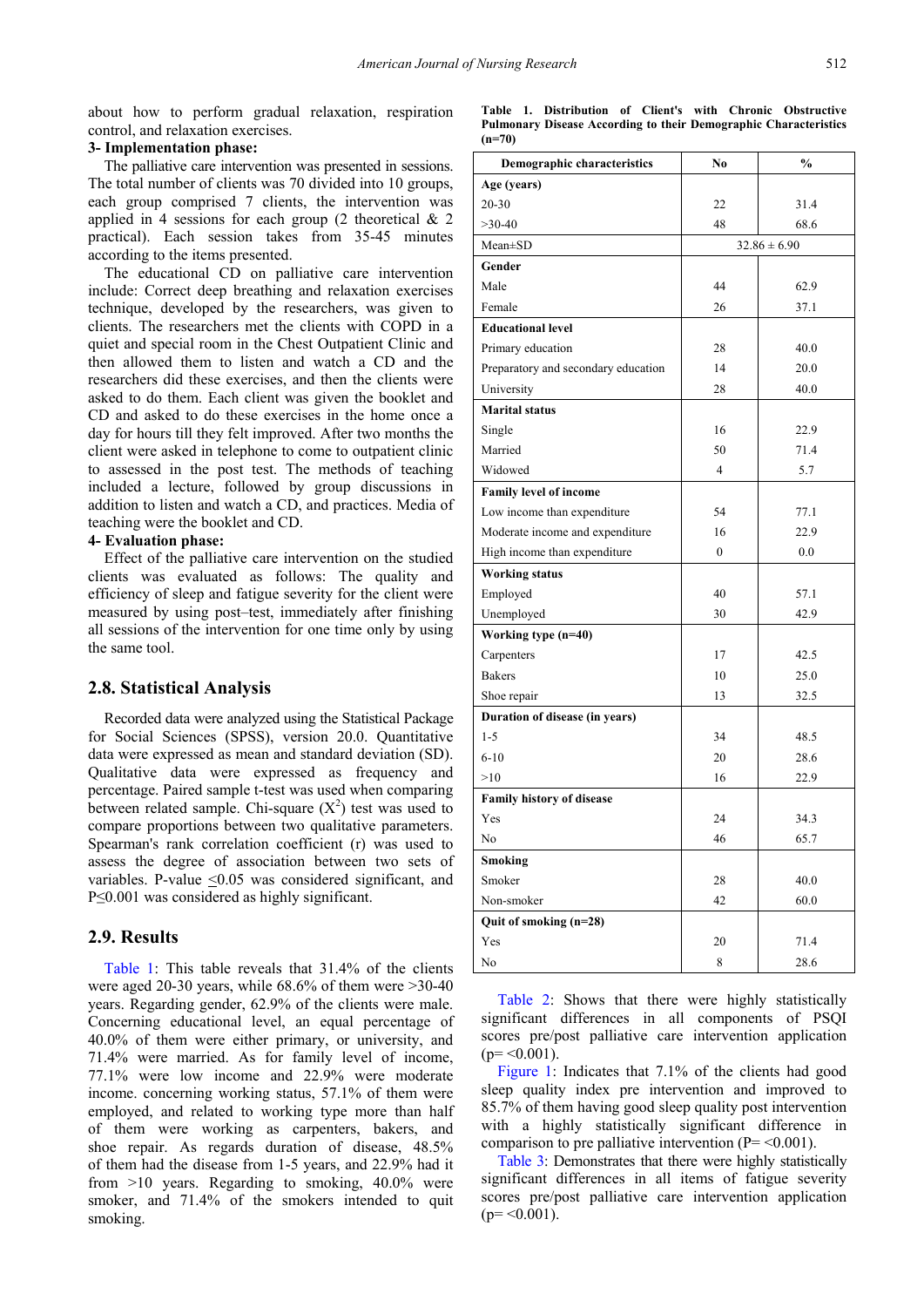<span id="page-4-0"></span>

|                                                                                     |                                                  |                                  | Pre               |                                  | Post          | Chi-square |             |
|-------------------------------------------------------------------------------------|--------------------------------------------------|----------------------------------|-------------------|----------------------------------|---------------|------------|-------------|
| <b>PSQI</b> components                                                              |                                                  | No                               | $\frac{0}{0}$     | No                               | $\frac{0}{0}$ | $X^2$      |             |
| <b>Sleep quality</b>                                                                | Very good                                        | $\overline{c}$                   | 2.9               | 40                               | 57.1          |            | $<0.001**$  |
| During the past month, how would you rate your sleep quality                        | Fairly good                                      | 3                                | 4.3               | 26                               | 37.1          | 132.36     |             |
| overall?                                                                            | Fairly bad                                       | 38<br>27                         | 54.3              | $\overline{2}$<br>$\overline{c}$ | 2.9<br>2.9    |            |             |
|                                                                                     | Very bad<br>$< 15$ minutes                       | 6                                | 38.5<br>8.6       | 65                               | 92.8          |            |             |
| <b>Sleep latency</b>                                                                | $16-30$ minutes                                  | 44                               | 62.8              | $\overline{2}$                   | 2.9           |            |             |
| How long has it taken you to fall asleep each night?                                | 31-60 minutes                                    | 17                               | 24.3              | 1                                | 1.4           | 117.89     | $<0.001**$  |
|                                                                                     | $>60$ minutes                                    | 3                                | 4.3               | $\overline{2}$                   | 2.9           |            |             |
|                                                                                     | Not during the past month                        | $\overline{4}$                   | 5.7               | 37                               | 52.8          |            |             |
| During the past month, how often have you had trouble<br>sleeping because you       | Less than once/week                              | $\overline{2}$                   | 2.9               | 28                               | 40.0          | 117.95     | $<0.001**$  |
| Can't get to sleep within 30 minutes                                                | Once or twice/week                               | 10                               | 14.3              | 3                                | 4.3           |            |             |
|                                                                                     | Thrice or more/week                              | 54                               | 77.1              | $\overline{2}$                   | 2.9           |            |             |
|                                                                                     | $> 7$ hours                                      | 23                               | 32.8              | 3                                | 4.3           |            |             |
| <b>Sleep duration</b>                                                               | 6-7 hours                                        | 42                               | 60.0              | $\overline{c}$                   | 2.9           | 132.36     | $<0.001**$  |
| How many hours of sleep do you get at night actually?                               | 5-6 hours                                        | $\overline{2}$                   | 2.9               | 40                               | 57.1          |            |             |
|                                                                                     | $<$ 5 hours<br>> 85%                             | 3<br>$\overline{2}$              | 4.3<br>2.9        | 25<br>$\overline{2}$             | 35.7<br>2.9   |            |             |
| Sleep efficiency:<br>When have you usually gone to bed? When have you usually       | 75-84%                                           | 25                               | 35.7              | 32                               | 45.7          |            |             |
| gotten up in the morning?                                                           | 65-74%                                           | 22                               | 31.4              | 34                               | 48.5          | 21.85      | $<0.001**$  |
| How many hours of actual sleep do you get at night?                                 | $< 65\%$                                         | 21                               | 30.0              | $\overline{2}$                   | 2.9           |            |             |
| Sleep disturbance                                                                   | Not during the past month                        | $\overline{c}$                   | 2.9               | 26                               | 37.1          |            |             |
| During the past month, how often have you had trouble sleeping                      | Less than once/week                              | $\overline{c}$                   | 2.9               | 39                               | 55.7          |            |             |
| because you                                                                         | Once or twice/week                               | 16                               | 22.8              | 3                                | 4.3           | 132.36     | $<0.001**$  |
| Wake up in the middle of the night or early morning                                 | Thrice or more/week                              | 50                               | 71.4              | $\mathfrak{2}$                   | 2.9           |            |             |
|                                                                                     | Not during the past month                        | $\overline{4}$                   | 5.7               | 18                               | 25.7          |            |             |
| Get up to use the bathroom                                                          | Less than once/week                              | 10                               | 14.3              | 47                               | 67.1          | 93.33      | $<0.001**$  |
|                                                                                     | Once or twice/week                               | 12                               | 17.1              | $\overline{2}$                   | 2.9           |            |             |
|                                                                                     | Thrice or more/week                              | 44                               | 62.9              | 3                                | 4.3           |            |             |
|                                                                                     | Not during the past month                        | $\overline{c}$                   | 2.9               | 37                               | 52.8          |            | $<0.001**$  |
| Can't breathe comfortably                                                           | Less than once/week<br>Once or twice/week        | $\overline{2}$<br>16             | 2.9<br>22.8       | 28<br>3                          | 40.0<br>4.3   | 132.5      |             |
|                                                                                     | Thrice or more/week                              | 50                               | 71.4              | $\overline{2}$                   | 2.9           |            |             |
|                                                                                     | Not during the past month                        | $\overline{2}$                   | 2.9               | 14                               | 20.0          |            |             |
|                                                                                     | Less than once/week                              | 3                                | 4.3               | 50                               | 71.4          |            |             |
| Cough or snore loudly                                                               | Once or twice/week                               | 18                               | 25.7              | $\overline{4}$                   | 5.7           | 118.97     | $<0.001**$  |
|                                                                                     | Thrice or more/week                              | 47                               | 67.1              | $\overline{2}$                   | 2.9           |            |             |
|                                                                                     | Not during the past month                        | 18                               | 25.7              | 47                               | 67.1          |            | $<0.001**$  |
| Feel too cold                                                                       | Less than once/week                              | $\mathbf{1}$                     | 1.4               | 18                               | 25.7          | 87.05      |             |
|                                                                                     | Once or twice/week                               | 22                               | 31.4              | $\mathfrak{2}$                   | 2.9           |            |             |
|                                                                                     | Thrice or more/week                              | 29                               | $41.\overline{5}$ | 3                                | 4.3           |            |             |
|                                                                                     | Not during the past month                        | 6                                | 8.6               | 40                               | 57.1          |            |             |
| Feel too hot                                                                        | Less than once/week                              | $\overline{2}$<br>22             | 2.9<br>31.4       | 25<br>3                          | 35.7<br>4.3   | 111.53     | $< 0.001**$ |
|                                                                                     | Once or twice/week<br>Thrice or more/week        | 40                               | 57.1              | 2                                | 2.9           |            |             |
|                                                                                     | Not during the past month                        | 10                               | 14.3              | 52                               | 74.3          |            |             |
|                                                                                     | Less than once/week                              | 24                               | 34.3              | 15                               | 21.4          |            | $< 0.001**$ |
| Have bad dreams                                                                     | Once or twice/week                               | 14                               | 20.0              | $\mathbf{1}$                     | 1.4           | 67.85      |             |
|                                                                                     | Thrice or more/week                              | 22                               | 31.4              | $\overline{2}$                   | 2.9           |            |             |
|                                                                                     | Not during the past month                        | 6                                | 8.6               | 38                               | 54.2          |            |             |
| Have pain                                                                           | Less than once/week                              | $\overline{4}$                   | 5.7               | 27                               | 38.6          | 105.01     | $< 0.001**$ |
|                                                                                     | Once or twice/week                               | 26                               | 37.1              | $\overline{2}$                   | 2.9           |            |             |
|                                                                                     | Thrice or more/week                              | 34                               | 48.6              | 3                                | 4.3           |            |             |
| Please describe, how often you have had trouble sleeping because                    | Not during the past month<br>Less than once/week | 46<br>$\overline{2}$             | 65.7<br>2.9       | 53<br>14                         | 75.7<br>20.0  |            | $<0.001**$  |
| of other reason (s):                                                                | Once or twice/week                               | 12                               | 17.1              | $\sqrt{2}$                       | 2.9           | 38.98      |             |
|                                                                                     | Thrice or more/week                              | 10                               | 14.3              | $\mathbf{1}$                     | 1.4           |            |             |
|                                                                                     | Not during the past month                        | 16                               | 22.8              | 53                               | 75.7          |            |             |
| <b>Sleep with medications</b>                                                       | Less than once/week                              | $\overline{c}$                   | 2.9               | 12                               | 17.1          |            |             |
| How often have you taken medicine to help you sleep?                                | Once or twice/week                               | $\overline{30}$                  | 42.9              | 3                                | 4.3           | 82.98      | $<0.001**$  |
|                                                                                     | Thrice or more/week                              | 22                               | 31.4              | $\sqrt{2}$                       | 2.9           |            |             |
| Day time dysfunction                                                                | Not during the past month                        | $\overline{c}$                   | 2.9               | 37                               | 52.8          |            | $< 0.001**$ |
| How often have you had trouble staying awake while driving,                         | Less than once/week                              | $\mathfrak z$                    | 4.3               | 27                               | 38.6          | 140.74     |             |
| eating meals, or engaging in social activity?                                       | Once or twice/week                               | 24                               | 34.3              | $\mathfrak{Z}$                   | 4.3           |            |             |
|                                                                                     | Thrice or more/week                              | 41                               | 58.5              | 3                                | 4.3           |            |             |
|                                                                                     | Not during the past month<br>Less than once/week | $\overline{c}$<br>$\overline{c}$ | 2.9<br>2.9        | 45<br>20                         | 64.2<br>28.6  |            | $<0.001**$  |
| How much a problem has it been for you to keep up enthusiasm to<br>get things done? | Once or twice/week                               | 31                               | 44.2              | 3                                | 4.3           | 140.01     |             |
|                                                                                     | Thrice or more/week                              | 35                               | 50.0              | $\overline{c}$                   | 2.9           |            |             |

**Table 2. Descriptive Statistics for Comparison between PSQI Scores Pre and Post Palliative Care Intervention (n=70)**

\*\*p-value <0.001 (HS).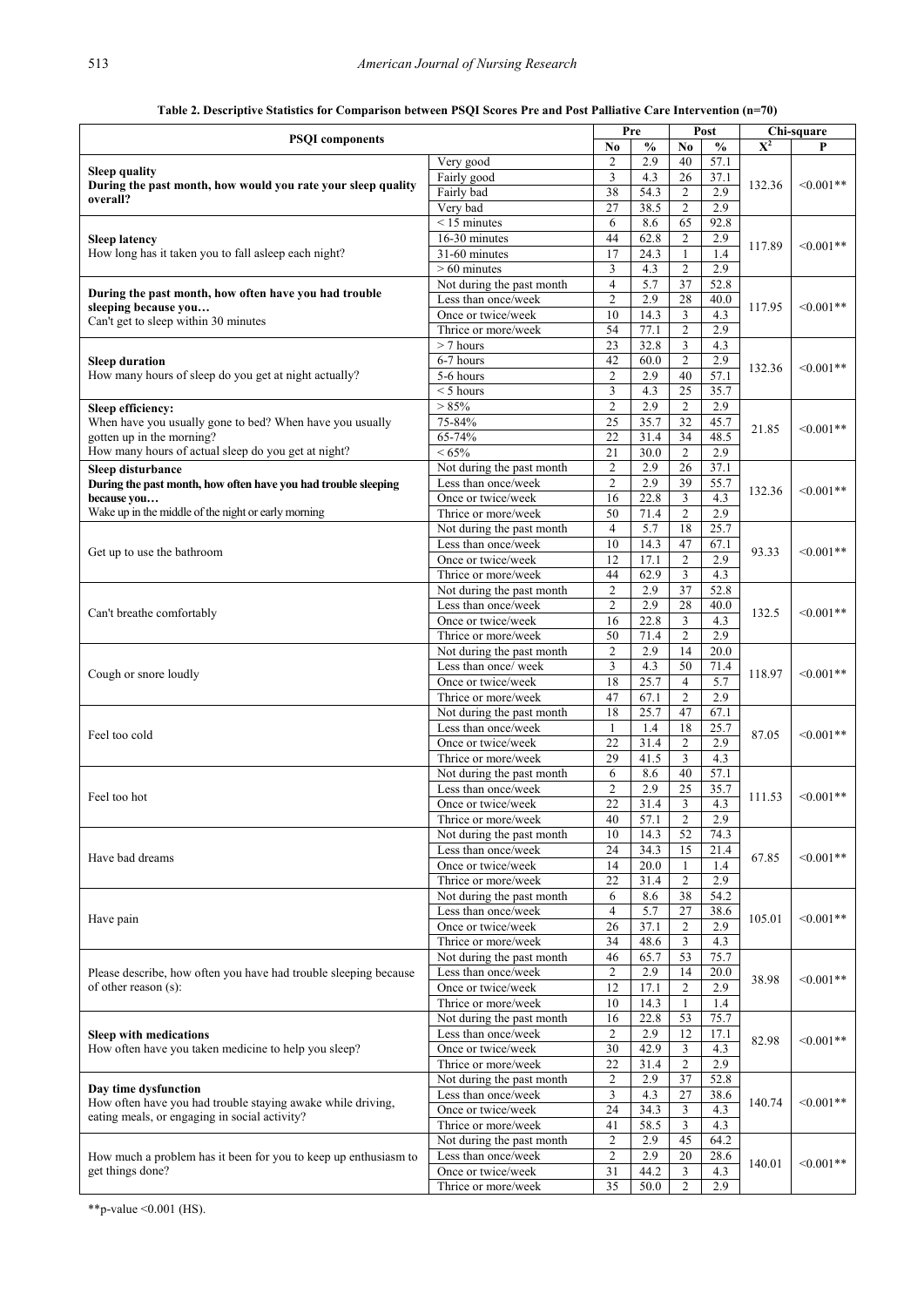**Table 3. Descriptive Statistics for Fatigue Severity Items Scores Pre and Post Palliative Care Intervention (n=70).**

<span id="page-5-0"></span>

|                                                              | Pre intervention |               | <b>Post intervention</b> |               | Chi square test           |             |  |
|--------------------------------------------------------------|------------------|---------------|--------------------------|---------------|---------------------------|-------------|--|
| <b>Fatigue severity items</b>                                | No               | $\frac{0}{0}$ | No                       | $\frac{0}{0}$ | $\overline{\mathbf{X}^2}$ | P-value     |  |
| During the past week, I have found that:                     |                  |               |                          |               |                           |             |  |
| My motivation is decreased when I am fatigued.               |                  |               |                          |               |                           |             |  |
| Strongly disagree                                            | 3                | 4.3           | 21                       | 30.0          |                           |             |  |
| Disagree                                                     | $\overline{c}$   | 2.9           | 34                       | 48.6          |                           |             |  |
| Neutral                                                      | 13               | 18.6          | 11                       | 15.7          | 114.15                    | $<0.001**$  |  |
| Agree                                                        | 26               | 37.1          | $\overline{2}$           | 2.9           |                           |             |  |
| Strongly agree                                               | 26               | 37.1          | $\overline{2}$           | 2.9           |                           |             |  |
| Exercise brings fatigue for me.                              |                  |               |                          |               |                           |             |  |
| Strongly disagree                                            | $\overline{c}$   | 2.9           | 33                       | 47.1          |                           |             |  |
| Disagree                                                     | $\mathbf{1}$     | 1.4           | 31                       | 44.3          |                           | $<0.001**$  |  |
| Neutral                                                      | 8                | 11.4          | $\overline{2}$           | 2.9           | 140                       |             |  |
| Agree                                                        | 27               | 38.6          | 3                        | 4.3           |                           |             |  |
| Strongly agree                                               | 32               | 45.7          | 1                        | 1.4           |                           |             |  |
| I am easily fatigued.                                        |                  |               |                          |               |                           |             |  |
| Strongly disagree                                            | $\overline{c}$   | 2.9           | 15                       | 21.4          |                           |             |  |
| Disagree                                                     | 1                | 1.4           | 42                       | 60.6          |                           |             |  |
| Neutral                                                      | 6                | 8.6           | 8                        | 11.4          | 126.28                    | $< 0.001**$ |  |
| Agree                                                        | 24               | 34.3          | $\mathfrak{Z}$           | 4.3           |                           |             |  |
| Strongly agree                                               | 37               | 52.9          | $\overline{c}$           | 2.9           |                           |             |  |
| Fatigue affects my physical function.                        |                  |               |                          |               |                           |             |  |
| Strongly disagree                                            | $\overline{c}$   | 2.9           | 13                       | 18.6          |                           |             |  |
| Disagree                                                     | $\mathbf{1}$     | 1.4           | 38                       | 54.3          |                           | $< 0.001**$ |  |
|                                                              |                  |               |                          |               |                           |             |  |
| Neutral                                                      | 15               | 21.4          | 15                       | 21.4          | 110.13                    |             |  |
| Agree                                                        | 26               | 37.1          | $\overline{3}$           | 4.3           |                           |             |  |
| Strongly agree                                               | 26               | 37.1          | $\mathbf{1}$             | 1.4           |                           |             |  |
| Fatigue causes recurrent problems for me.                    |                  |               |                          |               |                           |             |  |
| Strongly disagree                                            | $\overline{c}$   | 2.9           | 19                       | 27.1          |                           | $<0.001**$  |  |
| Disagree                                                     | $\mathbf{1}$     | 1.4           | 34                       | 48.6          |                           |             |  |
| Neutral                                                      | 13               | 18.6          | 14                       | 20.0          | 112                       |             |  |
| Agree                                                        | 39               | 55.7          | 1                        | 1.4           |                           |             |  |
| Strongly agree                                               | 15               | 21.4          | $\overline{2}$           | 2.9           |                           |             |  |
| My fatigue prevents continued physical functioning.          |                  |               |                          |               |                           |             |  |
| Strongly disagree                                            | $\overline{c}$   | 2.9           | 15                       | 21.4          |                           |             |  |
| Disagree                                                     | 3                | 4.3           | 34                       | 48.6          |                           | $<0.001**$  |  |
| Neutral                                                      | 9                | 12.9          | 18                       | 25.7          | 114.28                    |             |  |
| Agree                                                        | 38               | 54.3          | $\overline{2}$           | 2.9           |                           |             |  |
| Strongly agree                                               | 18               | 25.7          | $\mathbf{1}$             | 1.4           |                           |             |  |
| Fatigue interferes with performing certain responsibilities. |                  |               |                          |               |                           |             |  |
| Strongly disagree                                            | $\overline{c}$   | 2.9           | 11                       | 15.7          |                           |             |  |
| Disagree                                                     | 3                | 4.3           | 40                       | 57.1          |                           |             |  |
| Neutral                                                      | 22               | 31.4          | 14                       | 20.0          | 101.6                     | $<0.001**$  |  |
| Agree                                                        | $22\,$           | 31.4          | $\sqrt{2}$               | 2.9           |                           |             |  |
| Strongly agree                                               | 21               | 30.0          | $\overline{3}$           | 4.3           |                           |             |  |
| Fatigue is among the most disabling symptoms.                |                  |               |                          |               |                           |             |  |
| Strongly disagree                                            | $\overline{c}$   | 2.9           | 16                       | 22.9          |                           |             |  |
|                                                              | 3                | 4.3           | 18                       | 25.7          |                           |             |  |
| Disagree                                                     |                  |               |                          |               |                           |             |  |
| Neutral                                                      | 24               | 34.3          | 32                       | 45.7          | 81.06                     | $<0.001**$  |  |
| Agree                                                        | 24               | 34.3          | $\mathfrak{Z}$           | 4.3           |                           |             |  |
| Strongly agree                                               | 17               | 24.3          | $\mathbf{1}$             | 1.4           |                           |             |  |
| Fatigue interferes with my work, family, and social life.    |                  |               |                          |               |                           |             |  |
| Strongly disagree                                            | $\overline{c}$   | 2.9           | 15                       | 21.4          |                           |             |  |
| Disagree                                                     | $\mathbf{1}$     | 1.4           | 36                       | 51.4          |                           |             |  |
| Neutral                                                      | 21               | 30.0          | 14                       | 20.0          | 102.94                    | $<0.001**$  |  |
| Agree                                                        | 25               | 35.7          | $\mathfrak{Z}$           | 4.3           |                           |             |  |
| Strongly agree                                               | 21               | 30.0          | $\sqrt{2}$               | 2.9           |                           |             |  |

\*\*p-value <0.001 (HS).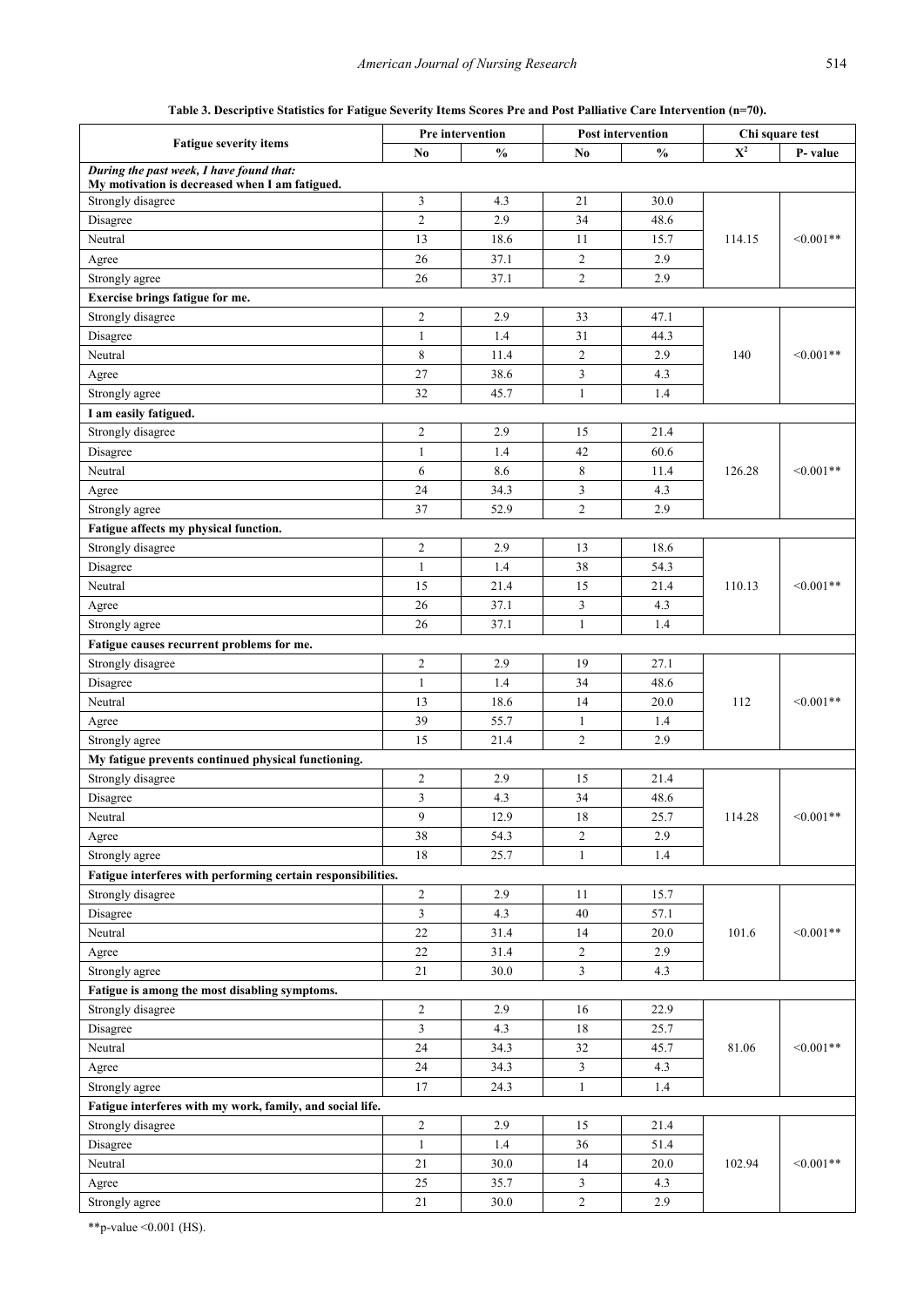<span id="page-6-0"></span>

<span id="page-6-1"></span>Figure 1. Total Scores of Sleep Quality for Clients' with Chronic Obstructive Pulmonary Disease Pre and Post Palliative Care Intervention  $(*\tilde{*}p-value < 0.001$  HS)



Figure 2. Total Scores of Fatigue Severity for Clients' with Chronic Obstructive Pulmonary Disease Pre and Post Palliative Care Intervention (\*\*p-value <0.001 HS)

#### **In relation to H1:**

**Table 4. Comparison between Pre and Post Palliative Care Intervention for Clients with Chronic Obstructive Pulmonary Disease According to their Pittsburgh Sleep Quality and Total Fatigue Severity Mean Score (n=70)**

<span id="page-6-2"></span>

| Items                     | <b>Pre</b> intervention | <b>Post intervention</b> | t-test | p-value         |  |  |  |  |
|---------------------------|-------------------------|--------------------------|--------|-----------------|--|--|--|--|
| Pittsburgh sleep quality  |                         |                          |        |                 |  |  |  |  |
| Sleep quality             | $1.83 \pm 1.12$         | $0.17 \pm 0.38$          | 11.76  | $\leq 0.001$ ** |  |  |  |  |
| Sleep latency             | $2.74 \pm 0.56$         | $0.69 \pm 0.47$          | 23.68  | $\leq 0.001$ ** |  |  |  |  |
| Sleep duration            | $2.40 \pm 0.55$         | $0.43 \pm 0.50$          | 22.24  | $\leq 0.001$ ** |  |  |  |  |
| Habitual sleep efficiency | $1.94 \pm 0.83$         | $1.51 \pm 0.61$          | 3.48   | $\leq 0.001$ ** |  |  |  |  |
| Sleep disturbance         | $2.63 \pm 0.49$         | $1.03 \pm 0.29$          | 23.56  | $\leq 0.001**$  |  |  |  |  |
| Sleeping with medication  | $2.63 \pm 0.49$         | $0.43 \pm 0.50$          | 26.42  | $\leq 0.001**$  |  |  |  |  |
| Day time dysfunction      | $2.54 \pm 0.56$         | $0.51 \pm 0.50$          | 22.62  | $\leq 0.001**$  |  |  |  |  |
| <b>Total PSOI</b>         | $16.71 \pm 2.81$        | $4.77 \pm 1.62$          | 30.79  | $\leq 0.001$ ** |  |  |  |  |
| Total fatigue severity    | $54.83 \pm 5.42$        | 17.80±4.68               | 43.27  | $\leq 0.001$ ** |  |  |  |  |

\*\*p-value <0.001 (HS).

#### **According to H2:**

#### **Table 5. Correlation between Total Fatigue Severity and Pittsburgh Sleep Quality (n=70).**

<span id="page-6-3"></span>

|                           | <b>Total fatigue severity</b> |                 |  |  |
|---------------------------|-------------------------------|-----------------|--|--|
| Pittsburgh sleep quality  |                               | p-value         |  |  |
| Sleep quality             | 0.722                         | $< 0.001**$     |  |  |
| Sleep latency             | 0.881                         | $< 0.001**$     |  |  |
| Sleep duration            | 0.864                         | $\leq 0.001**$  |  |  |
| Habitual sleep efficiency | 0.270                         | $< 0.001**$     |  |  |
| Sleep disturbance         | 0.887                         | $< 0.001**$     |  |  |
| Sleeping with medication  | 0.910                         | $\leq 0.001$ ** |  |  |
| Day time dysfunction      | 0.905                         | $< 0.001**$     |  |  |
| <b>Total PSOI</b>         | 0.930                         | $<0.001**$      |  |  |

r: Spearman's rank correlation coefficient

\*\*p-value <0.001 (HS).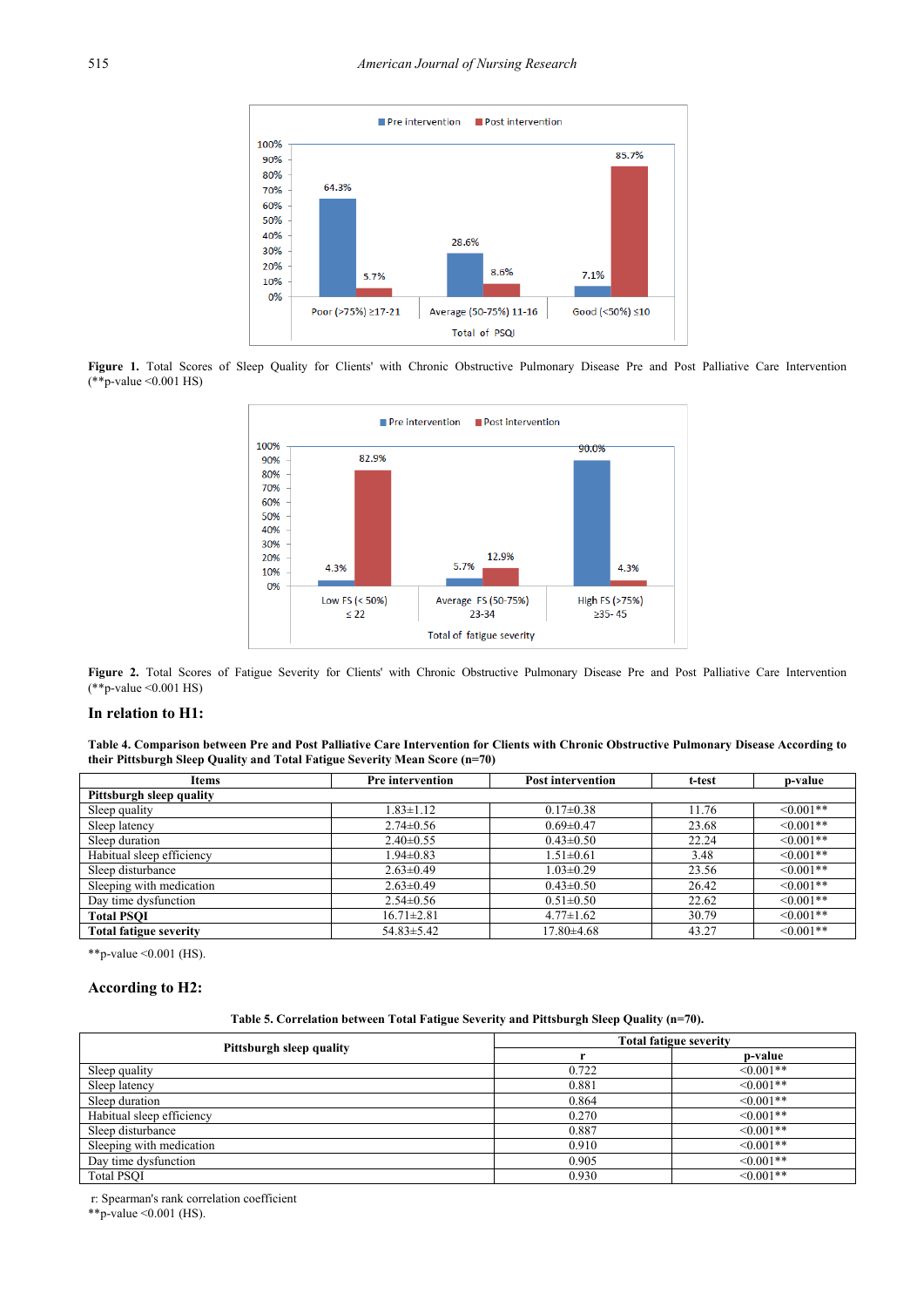[Figure 2:](#page-6-1) Reveals that 90% of the clients had high fatigue severity pre intervention and improved and reduced to reach 4.3% post intervention with a highly statistically significant difference in comparison to pre intervention ( $p = \le 0.001$ ).

[Table 4:](#page-6-2) Shows highly statistically significant differences between pre and post palliative care intervention for clients' with chronic obstructive pulmonary disease in all items of Pittsburgh sleep quality and total fatigue severity  $(p = 0.001)$ .

[Table 5:](#page-6-3) Displays that there were highly statistically significant positive correlations between total fatigue severity and all components of Pittsburgh sleep quality index among chronic obstructive pulmonary disease clients ( $p = < 0.001$ ).

# **3. Discussion**

Chronic obstructive pulmonary disease clients might experience fatigue that results from sleeplessness and decrease of the oxygen capacity [\[23\].](#page-9-5) Palliative care intervention increases the quality of life for these clients who are facing problems associated with life threatening disease, through the prevention and mitigate of suffering [\[24\].](#page-9-6)

Concerning the demographic characteristics of the studied clients with COPD, the present study revealed that, for more than two thirds of the studied clients their age was between >30-40 years. This was due to avoid clients with co-morbid conditions that may affect the results and with age range 20-40 years. These results are in agreement with those of [\[25\],](#page-9-7) in Egypt, about "effect of care protocol" on the knowledge, practice and clinical outcomes of patients with chronic obstructive pulmonary disease", which mentioned that around two thirds of the studied sample were in age between 30-50 years. However, this finding was incongruent with study done by [\[26\],](#page-9-8) about "preference for different relaxation techniques by COPD patients", which reported that, the mean age of Caucasian patients with COPD was 67 years.

In the present study finding, less than two thirds of studied clients were male, this finding may be due to the increased prevalence of smoking among this gender and the occupational exposure of them to polluted work environment more than females. This finding was supported by that of [\[27\],](#page-9-9) in Egypt, about "quality of life in COPD patients", which stated that the majority of patients were male. However, this study result was in disagreement with that of [\[28\],](#page-9-10) in North Shore-Long Island, about "Effect of pulmonary rehabilitation on fatigue Severity Scale in patients with lung disease", which reported that, more than half of the study subjects were female. Additionally, the [\[29\],](#page-9-11) which mentioned that, females are more likely to have COPD than males.

In relation to educational level, the current study result showed that, an equal percentage of two fifths of clients were either primary, or university. This was due to inclusion criteria of this study to allow good understanding and application of the study intervention. These results were disagreement with those of [\[30\],](#page-9-12) in the south of the Dutch, about "improving quality of life in depressed COPD patients", who found that more than one third of the studied subjects had low educational level.

As regards marital status, the results of the present study revealed that, nearly three quarters of the clients were married. This finding is supported by [\[31\],](#page-9-13) in Brazil, about "influence that socio-demographic on quality of life in COPD patients on long-term home oxygen therapy", who mentioned that, more than half of the studied sample were married. This may reflect the load, as well as the higher levels of anxiety and stress experienced by the clients. These married individuals are a burden on their families because of the decrease expected roles in their life.

Regarding working type, this study finding showed that more than half of the studied sample were working as carpenters, bakers and shoe repair. So, this result conveys that these clients are more likely to have the disease because they were exposed to more pollutions that are risk factors for developing the disease. This result is in accordance with that of [\[32\],](#page-9-14) in Egypt, about" effect of care protocol on the knowledge, practice and clinical outcomes of patients with chronic obstructive pulmonary disease", who reported that, less than three fifths of the studied subjects were exposed to irritating works.

The current study finding indicated that, there were highly statistically significant differences in all components of PSQI mean scores (Sleep quality, latency, duration, efficiency, disturbance, sleep with medications and day time dysfunction) between pre/post palliative care intervention application. This may be due to the continuous performance of the exercise intervention that affected positively on sleep quality. These findings were supported by those of  $[25]$ , which revealed that there were highly statistically significant differences between mean scores of total sleeping pattern pre and post implementation of a care protocol for COPD patients.

Similarly, these results were similar to those of [\[33\],](#page-9-15) in Italy, about "relaxation techniques for people with chronic obstructive pulmonary disease", which found that training sessions of relaxation techniques could decrease anxiety and produce benefits for some physiological parameters that have positive effect in quality of sleep in persons with COPD.

As regards fatigue severity items scores pre and post palliative care intervention, these study findings showed that there were highly statistically significant differences in all items of fatigue severity scores pre/post palliative care intervention. These findings were in agreement with those of the study done in Indonesia by [\[34\],](#page-9-16) about "the effect of breathing exercises on the fatigue levels of patients with chronic obstructive pulmonary disease", who reported that training of respiratory exercises through face to face procedure while implementing treatment procedures may have significant effects on controlling fatigue and improving the symptoms. As well, [\[35\],](#page-9-17) in Egypt, about "chronic obstructive pulmonary disease: Effect of nursing intervention protocol on clinical patients' outcomes post-weaning from mechanical ventilation", who explained that there was statistically significant change in the mean score of patients' fatigue post pulmonary rehabilitation program in both groups.

The results of the present study displayed that, there were highly statistically significant correlations between pre and post palliative care intervention for clients' with COPD in all items of Pittsburgh sleep quality index and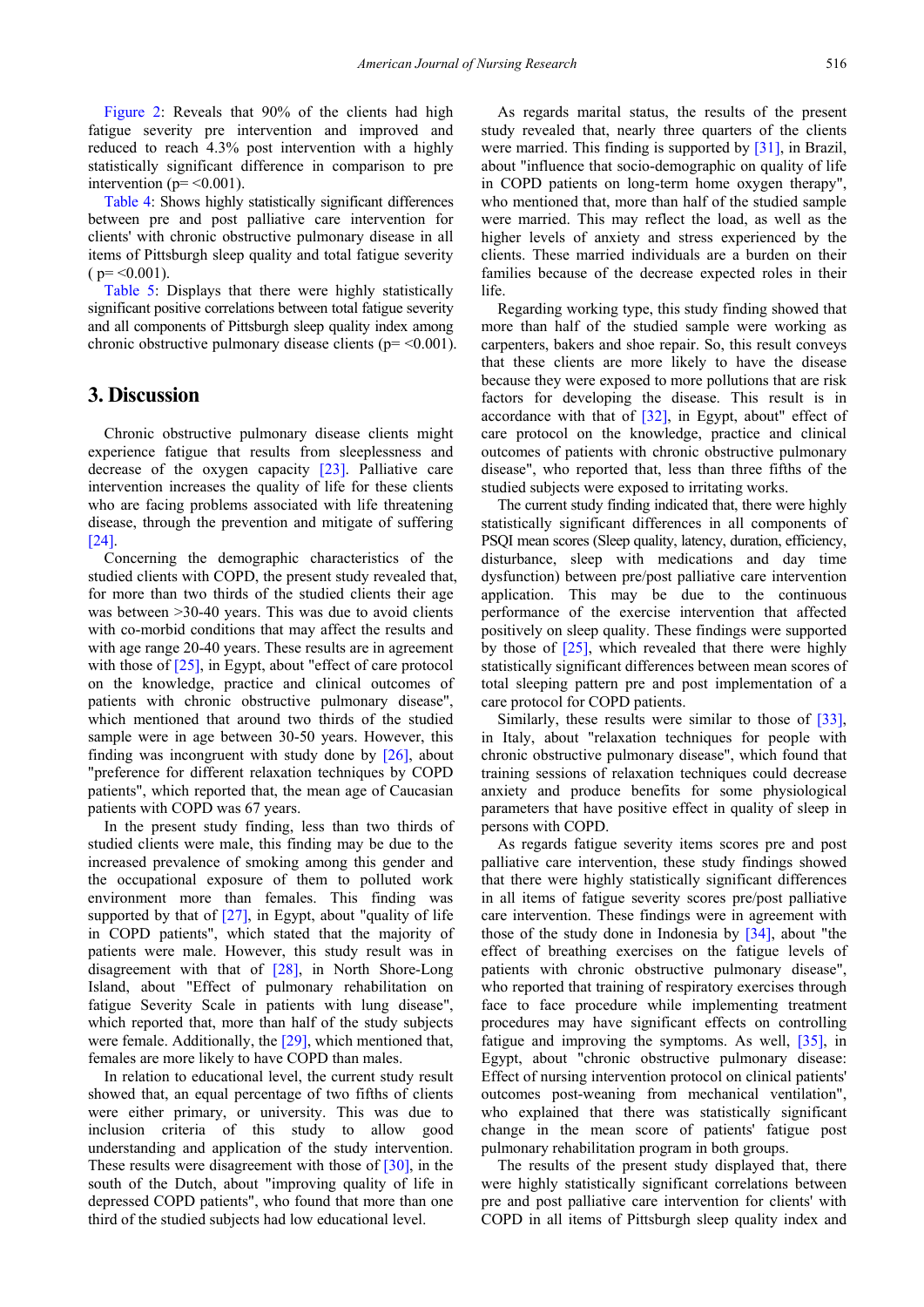total fatigue severity scale. In addition, the Pittsburgh sleep quality index was improved post palliative care intervention with highly statistically significant difference in comparison to pre intervention. This results was in the same line with that of a study done in East of Turkey, by **[\[36\]](#page-9-18)**, about "effect of progressive relaxation exercises on fatigue and sleep quality in patients with chronic obstructive lung disease", who mentioned that, progressive relaxation exercises have positive effects on fatigue severity and sleep quality in patients with COPD and found statistically significant difference in global sleep quality and patients' sleep quality improving in the group applying the progressive relaxation exercises.

This may be due to the application of the palliative care intervention and relaxation technique which became an integral part of the care of clients with COPD because of its benefits as reducing anxiety and stress, facilitating sleep, and mitigate fatigue. Additionally, this reflects the effectiveness of the palliative care intervention in mitigating the sleep inefficiency among COPD clients.

The current study result reveals that fatigue severity was improved post intervention with a highly statistically significant difference in comparison to pre intervention. This result was supported by [\[37\],](#page-9-19) in Uppsala, Sweden, about "physical activity and fatigue in chronic obstructive pulmonary disease", who clarified that fatigue was higher in subjects with low physical activity among those with COPD. Recently, this result also was similar to that of [\[38\],](#page-9-20) in Iran, about "the effect of progressive muscle relaxation on the management of fatigue and quality of sleep in patients with chronic obstructive pulmonary disease", who found that progressive muscle relaxation program reduces fatigue, but has no effect on some subscales of sleep quality as sleep disturbances, use of sleeping medications, and daytime dysfunction. This may be owing to the fact that exercises and relaxation positively improves pulmonary function and thus reflect on mitigating dyspnea, fatigue and also sleep inefficiency.

The above mentioned results proved the aim of the present study and justified its first hypothesis, which revealed that the palliative care intervention will mitigate fatigue severity and sleep inefficiency to COPD clients.

The findings of the current study displayed that there were highly statistically significant positive correlations between total fatigue severity score and all components of sleep quality among COPD clients. These results were similar to those of a study conducted in Iran, by [\[9\],](#page-8-6) about "the relationship between sleep quality with fatigue severity and academic performance", which clarified that a significant relation between sleep quality and fatigue severity ( $p \leq 0.000$ ).

The above mentioned results proved the second hypothesis of the present study, which revealed that, there will be a significant relation between fatigue severity and sleep quality to COPD clients.

# **4. Conclusion**

The palliative care intervention had a positive effect on chronic obstructive pulmonary disease clients and helped them to mitigate sleep inefficiency, which led to reduce fatigue. As well, the results showed highly statistically significant positive correlations between fatigue severity and all components of sleep quality index among chronic obstructive pulmonary disease clients.

# **5. Recommendations**

- An illustrated booklet containing information about benefits of gradual relaxation exercises should be available in all chest outpatient clinics.
- Training of the nurses on how to apply the palliative care intervention to chronic obstructive pulmonary disease clients to cope with their disease.
- Counseling for public about the importance of exercises for chronic obstructive pulmonary disease.

# **References**

- <span id="page-8-0"></span>[1] Badway, M.Sh., Hamed, A.F., & Yousef, F.M.A. (2016): Prevalence of chronic obstructive pulmonary disease (COPD) in Qena Governorate. Egyptian Journal of Chest Diseases and Tuberculosis 65: 29-34.
- <span id="page-8-1"></span>[2] World Health Organization (WHO). (2015): Chronic obstructive pulmonary disease (COPD). Retrieved from: http://www.who.int.
- [3] Centers for Disease Control and Prevention. (2017). Chronic obstructive pulmonary disease (COPD). Available at: https://www.cdc.gov/copd/index.html. Accessed on: February 6, 2018.
- <span id="page-8-2"></span>[4] Said, A.F., Ewis, A.A., Omran, A.A., Magdy, M.E., & Saleeb, M.F. (2015). Prevalence and predictors of chronic obstructive pulmonary disease among high-risk Egyptians. Egyptian Journal of Broncholog, 9 (1):27-33.
- <span id="page-8-3"></span>[5] Tashkin, D.P. (2015): Does marijuana pose risks for chronic airflow obstruction? Annals of the American Thoracic Society,  $12(2)$ , 235-6.
- [6] Fabbri, L.M. (2016). Smoking not COPD, as the disease. N. Engl. J. Med., 374: 1885-1886.
- <span id="page-8-4"></span>[7] Lewko, A., Bidgood, P.L., Jewell, A., & Garrod, R. (2014). Evaluation of multidimensional COPD-related subjective fatigue following a pulmonary rehabilitation program. Respiratory Medicine., 108(1): 95-102.
- <span id="page-8-5"></span>[8] Aydin, H.T. (2014): Chronic obstructive pulmonary disease and sleep quality. Chapter 6, COPD Clinical Perspectives. Licensee In Tech. Accessed at: 7/7/2018.
- <span id="page-8-6"></span>[9] Sajadi, A., Farsi, Z., & Rajai, N. (2014). The relationship between sleep quality with fatigue severity and academic performance of nursing students. Nursing Practice Today; 1(4): 213-220.
- <span id="page-8-7"></span>[10] Soler, X., Diaz-Piedra, C., & Ries, A. L. (2013): Pulmonary rehabilitation improves sleep quality in chronic lung disease. Journal of Chronic Obstructive Pulmonary Disease; 10(2): 156-63.
- <span id="page-8-8"></span>[11] Cancelliero-Gaiad, K.M., Ike, D., Pantoni, C.B., Borghi-Silva, A., & Costa, D. (2014): Respiratory pattern of diaphragmatic breathing and Pilates breathing in COPD subjects. Brazilian Journal of Physical Therapy; 18(4):291-9.
- <span id="page-8-9"></span>[12] Campion, E.W., Kelley, A.S., & Morrison, R.S. (2015): Palliative care for the seriously ill. New England Journal of Medicine; 373(8): 747-55.
- <span id="page-8-10"></span>[13] Lobato, S., & Alises, S. (2015): Palliative care in COPD patients: A challenge in modern medicine. Lung India, 32: 6.
- <span id="page-8-11"></span>[14] The American Lung Association. (2017): Lung health & diseases, palliative care and COPD. Available at: https://www.lung.org/lung-health - and - diseases/lung - diseaselookup/copd/diagnosing - and -treating/palliative-care-andcopd.html. Date of access: March 13, 2018.
- <span id="page-8-12"></span>[15] Nursing Management. (2017): Chronic obstructive pulmonary disease. Chapter 27, respiratory problems, unit 6, pp. 680-684. Accessed date: 16/12/2017.
- <span id="page-8-13"></span>[16] Nurse Registry. (2018). The role of the nurse in palliative care. What is Palliative Care? Available at: https://www.nurseregistry.com/blog/palliative-care-nursing/ accessed date: 1/9/2018